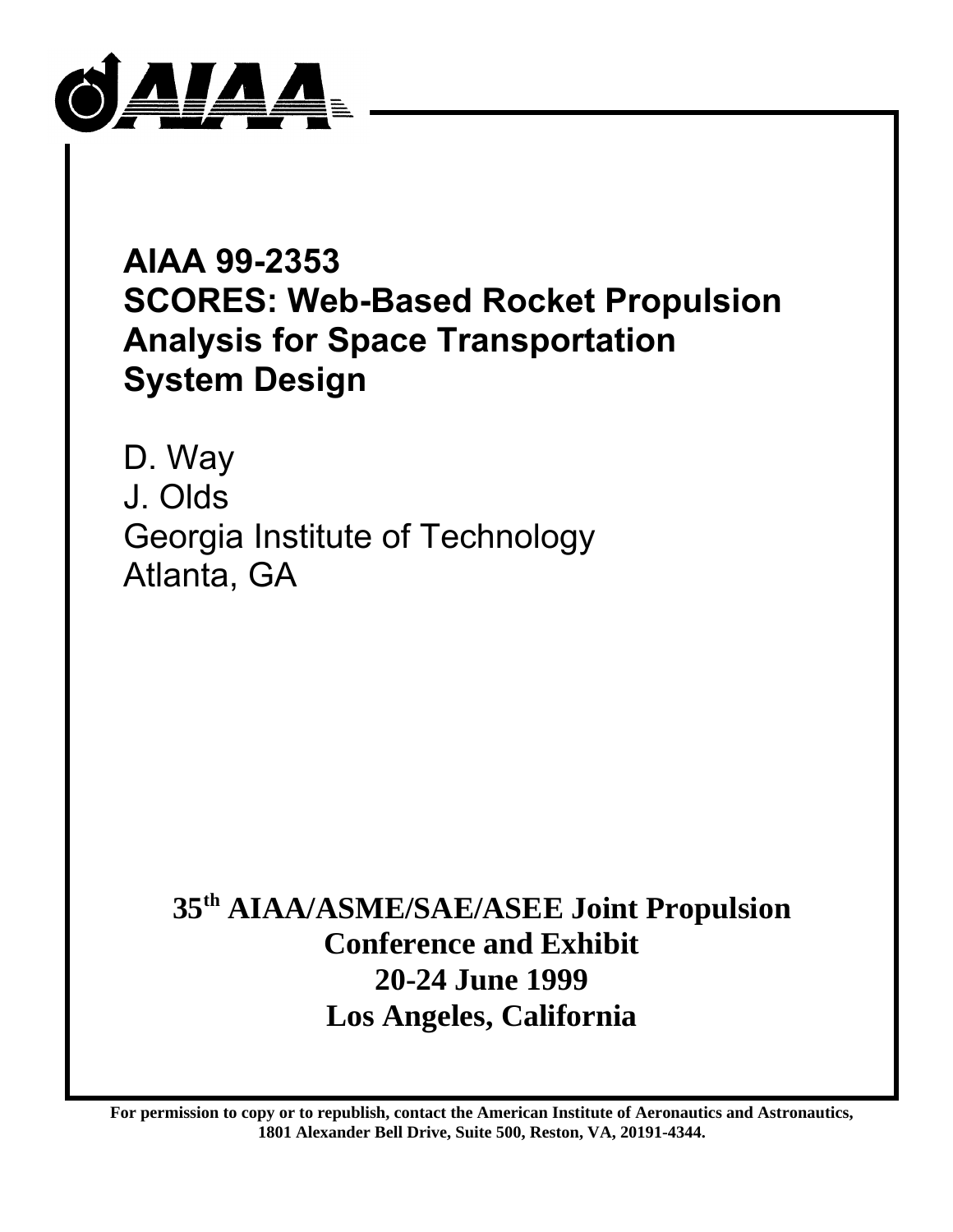## **SCORES: Web-Based Rocket Propulsion Analysis for Space Transportation System Design**

David W. Way\* Dr. John R. Olds† Space Systems Design Laboratory School of Aerospace Engineering Georgia Institute of Technology, Atlanta, GA 30332-0150

#### **ABSTRACT**

SCORES (SpaceCraft Object-oriented Rocket Engine Simulation) is a web-based rocket engine analysis tool suitable for use in conceptual design. New features and improvements have significantly increased the utility of the program. The most notable improvement is the addition of hydrocarbon combustion through improvements in chemical equilibrium calculations. Other improvements include rocket sizing capability, conical and aerospike nozzle options, SI units, and thrust-toweight estimation.

SCORES supports the spacecraft and launch vehicle design team by providing rocket thrust, specific impulse, and thrust-to-weight. The input parameters required by SCORES are mixture ratio, chamber pressure, throat area, and expansion ratio. SCORES provides a quick-look trade study capability by maintaining the appropriate level of fidelity and computational time. This allows SCORES to be used effectively in a Multidisciplinary Design Optimization environment.

This paper describes the current status in the development of SCORES, details recent improvements, and provides comparisons with industry standard codes and historical engine data.

#### **NOMENCLATURE**

 $\varepsilon$  nozzle area ratio  $(A_e/A_t)$ γ ratio of specific heats η efficiency  $\theta$  cone 1/2 angle A area  $(in^2)$  $A^*$  sonic throat area (in<sup>2</sup>) g specific Gibbs free energy (J/kg-K) h specific enthalpy (J/kg-K) Isp specific impulse (sec) Lox liquid oxygen  $LH<sub>2</sub>$  liquid hydrogen M Mach number  $\dot{m}$  mass flow rate (lb./sec) MW molecular weight (kg/kg-mole) O/F oxidizer to fuel ratio p pressure (psia) P power (MW) P/W power-to-weight RBCC Rocket Based Combined Cycle SSDL Space Systems Design Lab T thrust (lbs) T/W thrust-to-weight Xi mole fraction of species *i* Yi mass fraction of species *i* Subscripts c combustion chamber

## e nozzle exit mix perfect gas mixture t nozzle throat

 <sup>\*</sup> *Graduate Student, School of Aerospace Engineering, NASA LaRC GSRP Fellow, Student member AIAA*

<sup>†</sup> *Assistant Professor, School of Aerospace Engineering, Senior member AIAA*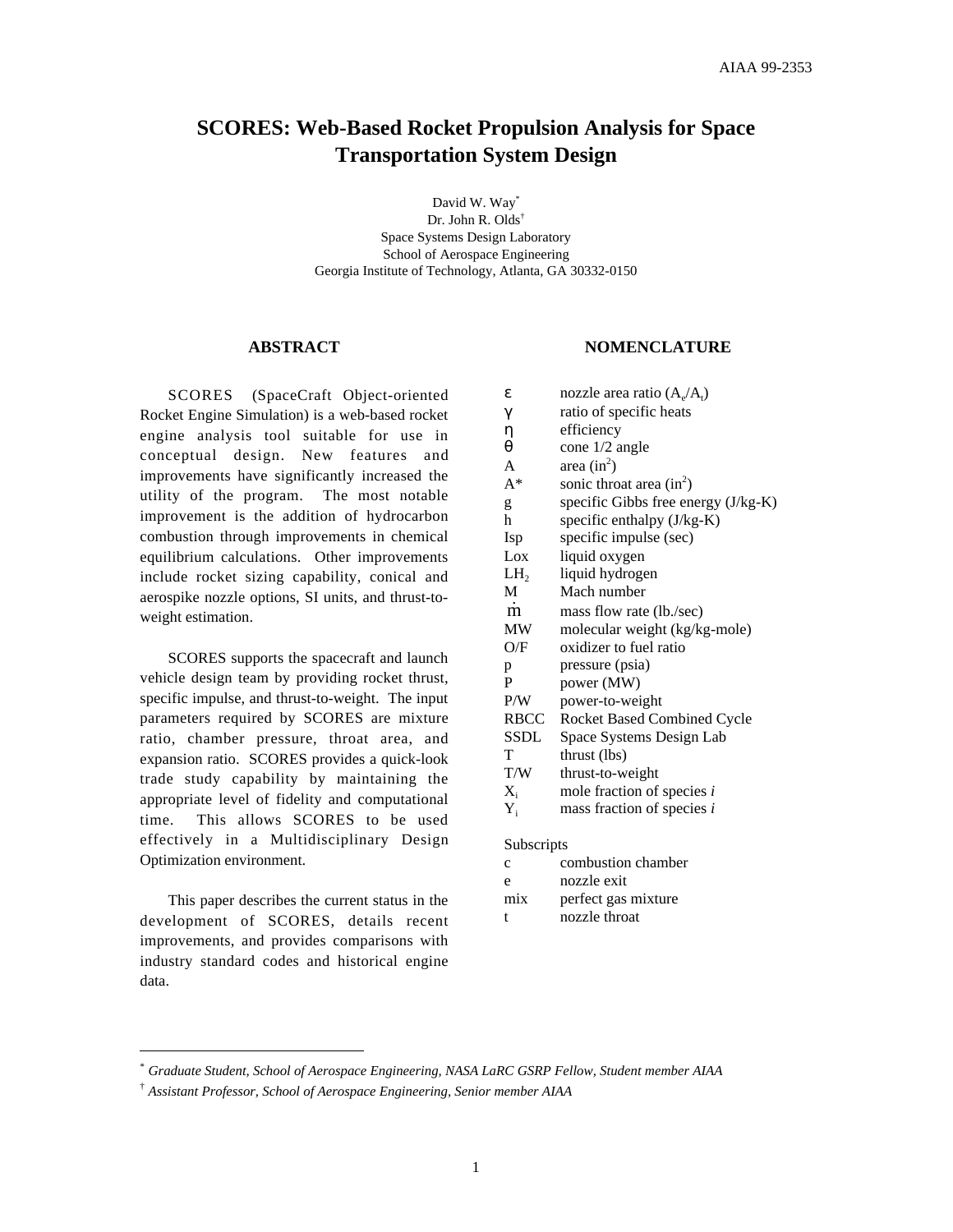#### **INTRODUCTION**

The Space Systems Design Lab (SSDL) at the Georgia Institute of Technology required a liquid rocket engine analysis tool for advanced launch vehicle design. In fulfillment of this need, Way developed a design tool called SCORES (SpaceCraft Object-oriented Rocket Engine Simulation)<sup>1</sup>. SCORES, as shown in Figure 1, is a web-based tool suitable for use in conceptual design. However, new features and analysis capabilities were required in order to improve its utility.

| Information<br>Rockets<br>Chemistry                                                                                                                                                                                                                                                                                                                                                                                                                                                                                            | RBCC<br>119<br>WebTracker                                                                                                                                                                                                                                                                                                                                                                        |
|--------------------------------------------------------------------------------------------------------------------------------------------------------------------------------------------------------------------------------------------------------------------------------------------------------------------------------------------------------------------------------------------------------------------------------------------------------------------------------------------------------------------------------|--------------------------------------------------------------------------------------------------------------------------------------------------------------------------------------------------------------------------------------------------------------------------------------------------------------------------------------------------------------------------------------------------|
| $\overline{\mathtt{SI}}$<br>Output Units<br>$\overline{\phantom{a}}$<br>Ideal<br>Cycle<br>$\overline{\mathbf{r}}$<br>Average<br>Thrust to Weight<br>$\overline{\phantom{a}}$<br>$RP-1$<br>Fucl:<br>O <sub>2</sub><br>Oxidizer<br>mixture ratio<br>2.6<br>chamber pressure, atm<br>136.0544217<br>▼<br>calc. chamber temp.<br>leave blank<br>$\overline{\phantom{a}}$<br><b>Aves Datio</b><br>28<br>bell nozzle<br>leave blank<br>throat area, sq. in.<br>82.774<br>▼<br>ambient pressure, atm<br>U<br>$\overline{\phantom{a}}$ | Results:<br>lm= 2.6<br>phi= 1.30888<br>l⊤⊨ 3818 14 K<br>Pc= 136.054 stm<br>Pa= 0 atm<br>vamma= 1.21032<br>MW= 23.6035 kg/kg-mole<br>Me= 4.04204<br>At= 534.025 sq.cm.<br>Ae= 1.49527 sq.m.<br>$T_{\text{hinst}} = 1357.06 \text{ kN}$<br>$Isp = 335.1 sec$<br>Mass flow = $412.958$ kg/s<br>$T/W = 88.3$<br>expansion: underexpanded<br>choked, yes<br>internal shock: no<br>shock location: 0 % |
| Reset<br>Calculate Return to Hain Henn                                                                                                                                                                                                                                                                                                                                                                                                                                                                                         | Clear                                                                                                                                                                                                                                                                                                                                                                                            |

**Figure 1 - SCORES 2.0 Web Page**

SCORES supports the design team by providing propulsion parametrics such as thrust and specific impulse (Isp.) The design input parameters required by SCORES are top-level propulsion parameters that affect the overall vehicle design. These parameters include cycle type, mixture ratio, chamber pressure, throat area, and expansion ratio.

The primary motivation for developing this tool was to provide the spacecraft or launch vehicle designer with "quick-look" answers to propulsion system trade studies. Of importance in performing such trade studies is maintaining the appropriate level of fidelity and computational time. Maintaining a fidelity consistent with rapid run times allows the designer to use SCORES effectively in an Multidisciplinary Design Optimization (MDO) environment.

A secondary use for SCORES has been found in academia. It has been used effectively in the classroom to provide rocket engine instruction. The web interface and rapid calculations assist students in developing a feel for the significance of engine parameters and how they impact the overall rocket performance.

This paper describes the current status in the development of SCORES. First, a brief background on the SCORES system will be presented. Second, the details of recent improvements and comparisons with industry standard codes will be discussed. Finally, SCORES simulations will be compared with historical engine data.

#### **BACKGROUND**

The SCORES web site is public and can be accessed at the Uniform Resource Locator (URL) address listed below:

#### http://titan.cad.gatech.edu/~dwway/SCORES

Three programming languages, in addition to the C++ source code, are used to bring SCORES to the World Wide Web. These languages are Hyper Text Mark-up Language (HTML), Practical Extraction Report Language (Perl), and Java. Figure 2 shows the flow of information within the SCORES system. SCORES may be run in three ways: from the web (represented by the upper flowpath in Figure 2), interactively from the UNIX operating system, or autonomously using custom scripts (the lower flowpath.) Each of the elements in these flowpaths will be discussed next.

SCORES uses three HTML frames to organize multiple web pages (see Figure 1.) The top frame is a control frame that contains four buttons. These buttons access the "information"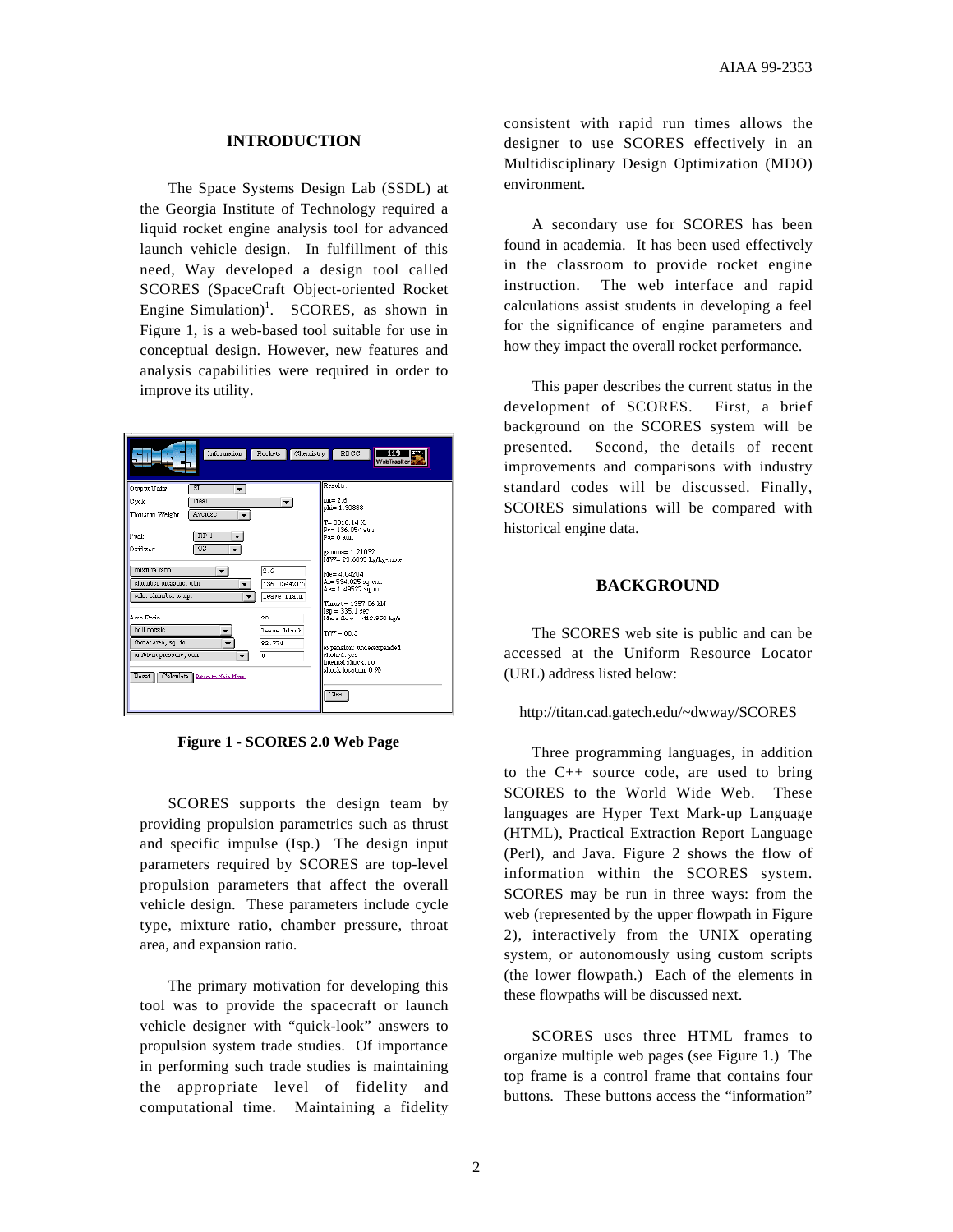page, the "rockets" engine performance page, or the "chemistry" equilibrium calculation page. The "RBCC" button links the user to the SCCREAM RBCC analysis tool, also being developed by  $SSDL<sup>2</sup>$ . The left hand frame is the input frame and the right hand frame is the output frame. This arrangement allows the simultaneous, side-by-side display of both inputs and outputs.



**Figure 2 - Flowpaths**

Java scripts, indicated in the top left corner of figure 2, perform dynamic range checking and unit conversion. If the user inputs a value which is out of range, a warning message will appear, showing the allowable limits. The Java scripts also dynamically change the default settings based on the user's selections. The final function performed by the Java scripts is to preprocess all of the inputs into SCORES default English units. These Java scripts enhance the flexibility of the code and make the system more user-friendly.

When the user is satisfied with the inputs and presses the "calculate" button, the HTML form "posts" the data to a Common Gateway Interface (CGI) script. The "post" method of transferring data is generally preferred over the "get" method when the form contains more than one piece of information. Each HTML input page posts data to a unique CGI script.

The CGI scripts are written in Perl. Their function is to accept input from the HTML forms, create the appropriate input files, pipe the input file through the executable application, and then parse the output file for the desired information. The final task for the scripts is to generate the output HTML page and display that page in the right hand frame on the user's browser. Each CGI script runs a unique executable.

As shown in Figure 2, several text data files are required by the SCORES executables. These data files contain chemical species thermodynamic data as well as combustion system definitions. Providing this information in data files allows for dynamically altering the chemical system without recompiling the source code.

SCORES is not intended to be a highfidelity propulsion tool. It was created to be a conceptual design tool capable of quickly generating reasonably accurate engine performance data in support of early launch vehicle design studies. The level of detail in SCORES will be expanded on in the following section.

#### **ANALYSIS PROCESS**

SCORES models a rocket engine in two parts. First, the chemical processes occurring in the combustion chamber are analyzed. Second, the expansion of hot gasses in the convergentdivergent nozzle is analyzed.

The combustion process is assumed to occur adiabatically and at constant pressure. Additionally, all of the molecular species involved in the combustion are assumed to be thermally perfect gasses. Finally, the initial velocity of the reactants are taken to be zero, thus assuming an infinite-area combustor. Therefore, the temperature and pressure in the combustion chamber are taken to be total values. The initial temperature of all the reactants is assumed to be 500K. The composition of the product gasses is then determined through chemical equilibrium calculations. These calculations are discussed in more detail later.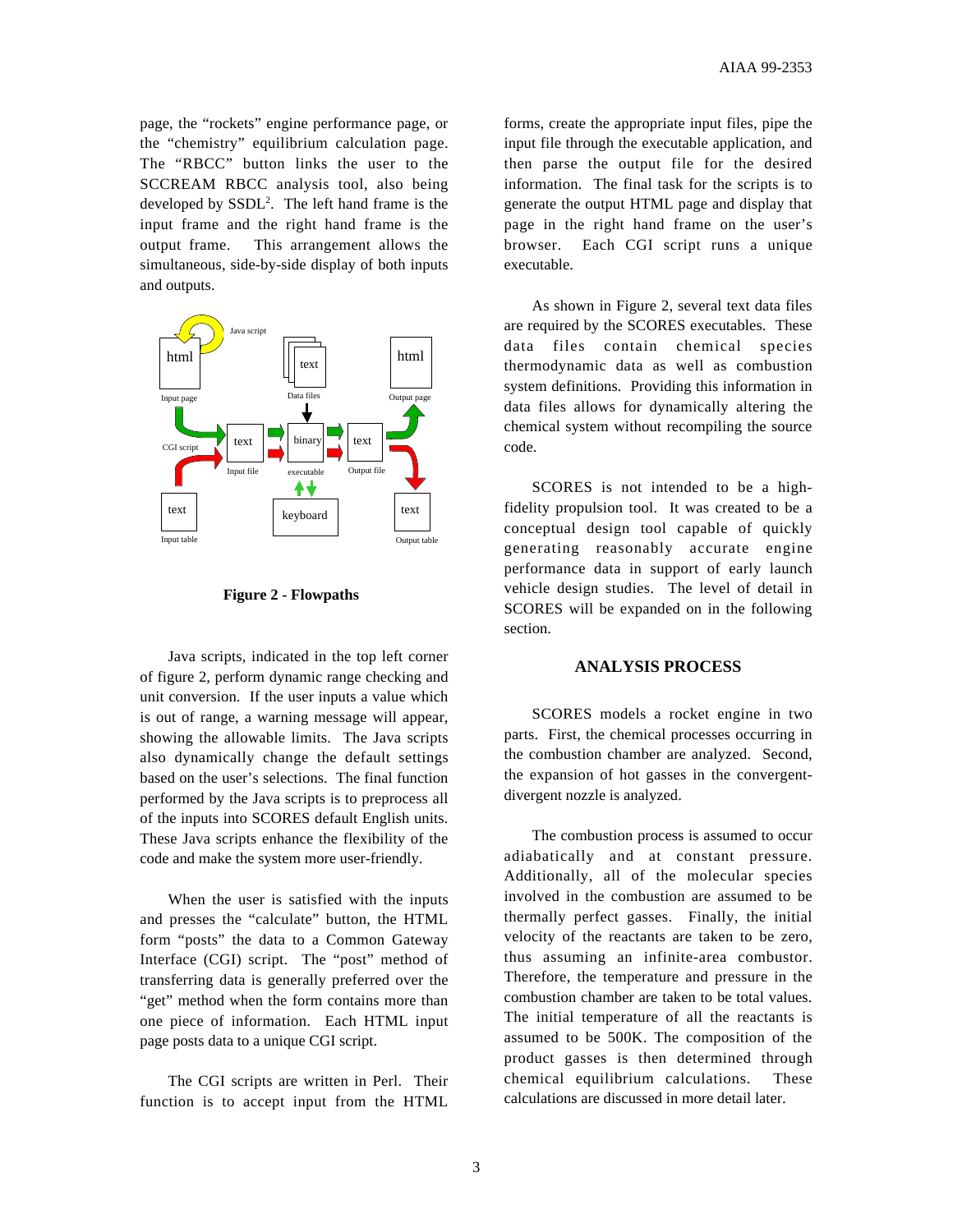For the convergent-divergent nozzle, the flow is assumed frozen at the equilibrium conditions calculated for the combustion chamber. The expansion process is then modeled as a steady, inviscid, quasi-1D, isentropic flow. Because of the quasi-1D assumption, cross-sectional area and expansion ratio are the only geometry variables. A detailed description of the nozzle contour is not necessary. The combustion products are assumed to be a mixture of calorically perfect gasses.

Thrust and Isp are calculated from the determined nozzle exit conditions. These estimates typically over-predict the thrust and Isp. This over-prediction is due to the ideal nature of the assumptions. Statistically based efficiencies are then used to simulate losses by correcting the thrust and Isp values. A pulldown menu allows the user to choose a cycle type. The chosen cycle type determines the values of efficiency applied. A detailed description of the analysis procedure can be found in the previous paper<sup>1</sup>.

### **NEW FEATURES** & **IMPROVEMENTS**

The following list identifies specific improvements and new features recently added to SCORES 2.0. Each is discussed in detail.

- 1. Hydrocarbon fuels
- 2. New oxidizers
- 3. Faster calculations
- 4. SI system of units
- 5. Sizing capability
- 6. Geometry options
- 7. Shock location
- 8. Nozzle types
- 9. Thrust-to-weight
- 10. Equivalence ratio
- 11. Mass fractions
- 12. Improved iterations
- 13. Download link

#### *Hydrocarbon Fuels*

The previous version of SCORES lacked the capability to analyze hydrocarbon combustion. The restriction to only hydrogen-fueled rockets severely limited the usefulness of the previous code, eliminating many engines of interest. The FASTRAC engine, being developed at the NASA Marshall Space Flight Center, and the Russian NK-33, being modified by Aerojet for the Kistler K-1 launch vehicle, are prime examples of previously excluded engines. The extension to hydrocarbon fuels is attributable to a change in the method used in calculating chemical equilibrium.

Two basic methods exist for determining chemical equilibrium compositions. These methods are the equilibrium-constant method and Gibbs free energy minimization.

The first method, the equilibrium-constant method, is taught in most thermodynamic and combustion textbooks. This method was used exclusively prior to 1958<sup>3</sup>. The FORTRAN subroutine WIEN is an example of this method applied to hydrocarbon-air combustion<sup>4</sup>. While the equilibrium-constant method lends itself nicely to analytical solutions, it requires the specification of independent chemical reactions. This requirement prevents the equilibriumconstant method from being implemented in a general computer code which is applicable to many different systems.

The second method directly minimizes the Gibbs free energy (for constant pressure processes) subject to mass conservation constraints. The composition with the minimum Gibbs free energy corresponds to the equilibrium state of the system. Within this method there are multiple ways to perform the minimization. Two methods are discussed.

STANJAN is a set of computer programs developed at Stanford University for analysis of chemical equilibrium problems<sup>5</sup>. This code uses the method of element potentials to perform the Gibbs free energy minimization. In contrast to the equilibrium-constant method, this method is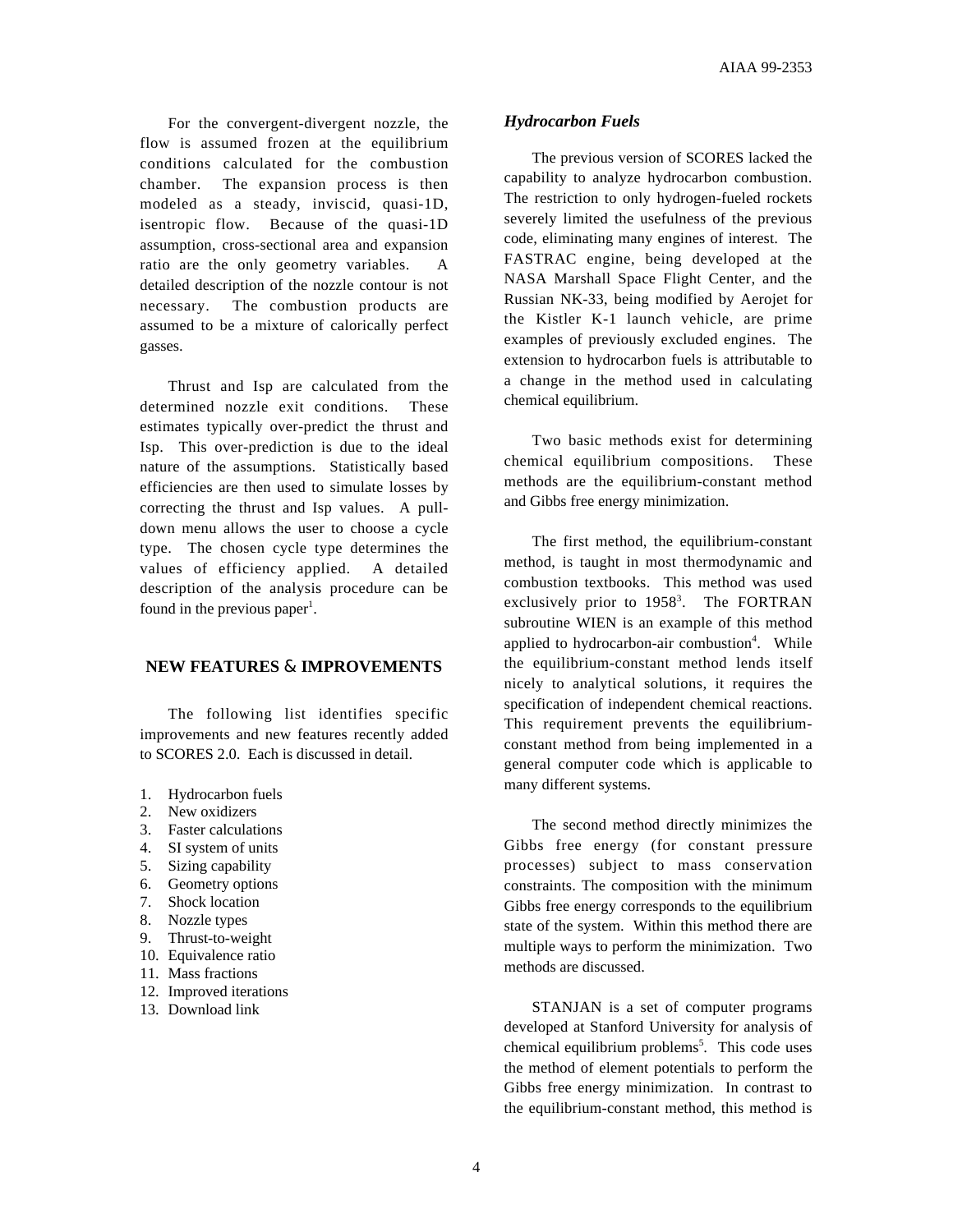very general and may be applied to any system, within the limits of the ideal gas assumption. Any system may be analyzed for which the appropriate thermodynamic properties of the species are known.

The first version of SCORES also used the method of element potentials with very good success<sup>1</sup>. However, a robust optimizer is required for this very challenging, non-linear, constrained optimization. An accurate solution to this problem requires small tolerances on the mass conservation constraints. SCORES used several optimization techniques, including sequential linear programming (SLP) and sequential quadratic programming (SQP), before abandoning this method in favor of the one described next. These methods all had difficulty determining the numerical optimum while enforcing small tolerances.

Chemical Equilibrium and Applications (CEA), developed at the NASA John H. Glenn Research Center at Lewis field, also uses a Gibbs free energy minimization procedure<sup>6</sup>. However, in CEA the minimization is performed differently than discussed above. In this scheme, Gibbs free energy is minimized by first following the method of Lagrange. This method transforms the problem into a set of non-linear equations. The resulting equations are solved through a steepest-descent Newton-Raphson iteration. Details of this proceedure can be found in the CEA report<sup>6</sup>.

The new version of SCORES adopts this iterative method, which is both versatile and rapid. Each iteration requires the inversion of a Jacobian matrix. SCORES 2.0 performs this inversion by a Piviting, Lower, Upper (PLU) matrix decomposition procedure<sup>7</sup>.

Convergence of the Newton-Raphson method usually occurs in less than 20 iterations. Gordon and McBride point out that two conditions can lead to large corrections and singular matrix inversions: poor initial guesses and species that are present in very small amounts<sup>6</sup>. The second condition may occur in

SCORES 2.0 when analyzing adiabatic combustion at stoichiometric conditions. If this situation occurs, the user may specify a combustion temperature.

Implementation of this equilibrium scheme requires the following information:

- 1 . Specification of the molecular species present at equilibrium.
- 2. Thermodynamic properties of the species present at equilibrium.
- 3 . The initial concentrations of each atomic element present in the system.
- 4 . The initial enthalpy of the reactants (for adiabatic temperature calculations only.)

The following paragraphs describe each of these conditions and their implementation in detail.

#### **Molecular Species specification:**

Note that the first condition above does not include the specification of the reactant species initially present. Therefore, a database with all of the possible reactants for each system is not needed. SCORES currently maintains a database of 11 product species:  $H_2O$ ,  $H_2$ ,  $O_2$ ,  $H$ ,  $O$ ,  $OH$ , CO,  $CO_2$ ,  $N_2$ , NO, and Ar. These species are sufficient to describe the 18 different combinations of fuels and oxidizers currently available.

Text data files define the species present for the particular propellant combination chosen. These data files allow the species specification to be performed dynamically, without recompiling the source code. This dynamic specification can be seen easily on the SCORES 2.0 chemistry web page, where the species listed in the equilibrium output change with the propellant combination selected. Because of SCORES' object-oriented format, additional species and propellant combinations are easily included.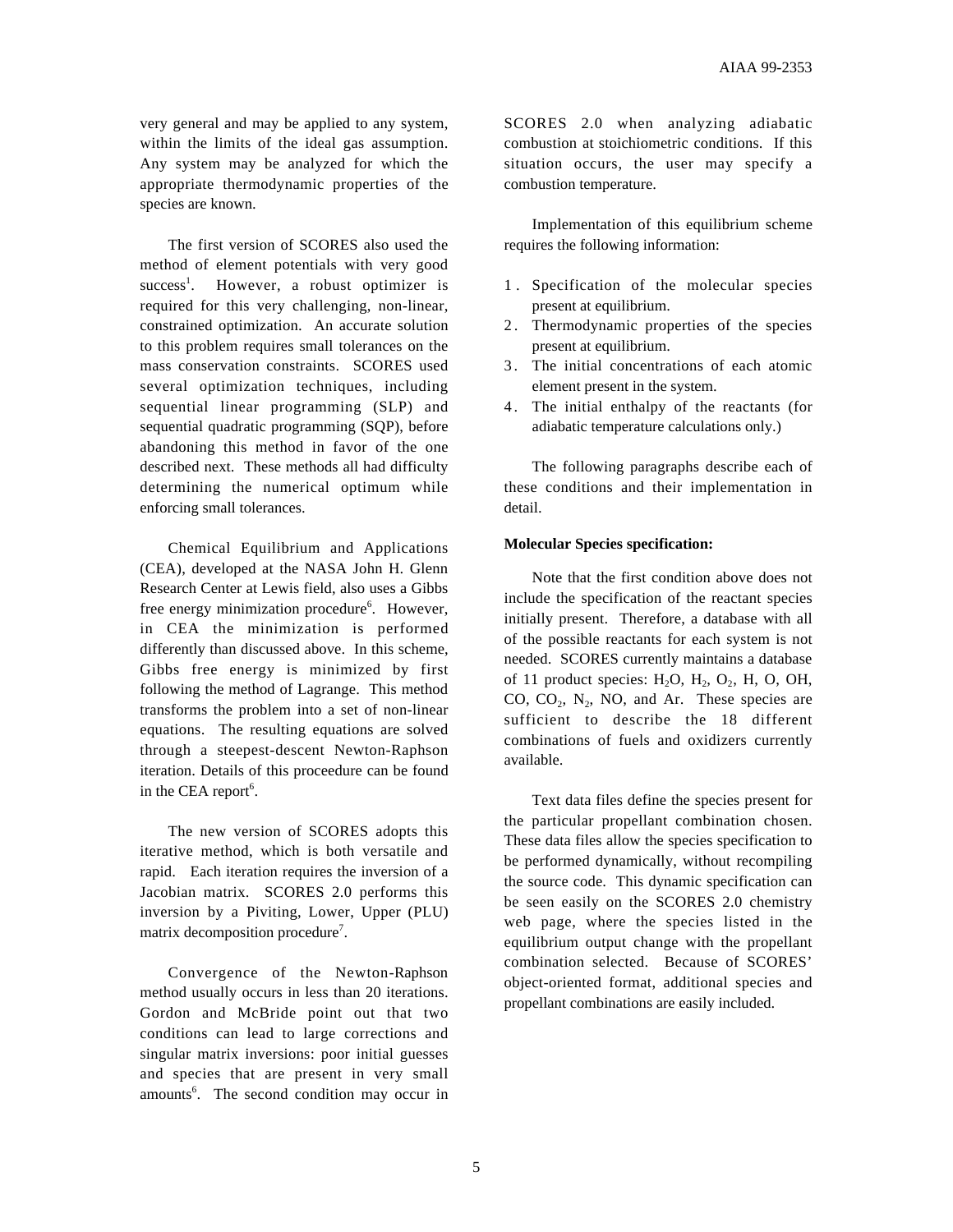#### **Thermodynamic properties:**

Thermodynamic properties of the 11 product species are provided by curve-fits to the Joint Army Navy Air Force (JANAF) thermochemical database<sup>8</sup>. The required properties are specific heat at constant pressure  $(c_n)$ , specific Gibbs free energy (g), and specific enthalpy (h). Each property is needed as a function of temperature over the range of possible combustion chamber temperatures. The curve-fit process is described in detail in the previous paper<sup>1</sup>.

#### **Initial element concentrations:**

Because only the atomic element concentrations are needed, a full set of thermodynamic properties for each of the reactants is not required. Instead, the user must only specify the atomic make-up of the reactants and the mixture ratio. In the current application therefore, a propellant is completely described by the following: number of carbon (C), hydrogen (H), oxygen (O), nitrogen (N), and argon (Ar) atoms in the molecule. Additionally, the molecular weight of the reactant is needed for equivalence ratio calculations and the initial enthalpy is needed for adiabatic calculations.

The current fuels available are:

- 1. Hydrogen,  $H<sub>2</sub>$
- 2. Methane, CH<sub>4</sub>
- 3. Jet fuel, JP-4
- 4. Jet fuel, JP-5
- 5. Jet fuel, JP-10
- 6. Kerosene, RP-1

#### **Initial enthalpy:**

As mentioned above, the initial enthalpy of the reactants entering the combustion chamber is also needed for adiabatic flame temperature calculations. Enthalpy is not needed if the combustion temperature is known or specified. For simplicity, the enthalpies used in the current version of SCORES 2.0 assume that all propellants are initially at a 500 K temperature.

By fixing the initial temperature, the specification of only a single enthalpy is required for each propellant. The enthalpy of the mixture is then calculated as a weighted average of the reactant enthalpies for the specified mixture ratio. For the range of conditions found in most combustion chambers, the initial temperature does not appreciably alter flame temperature.

An improved combustion model would allow the specification of initial temperature, or enthalpy, of each of the propellants. Specifying the temperature in this manner would require knowledge of reactant enthalpy as a function of temperature. This is easily incorporated in the source code. However, because it is often difficult to find thermodynamic properties of many of the propellants of interest, such an improved model is not currently available in SCORES 2.0.

In order to validate the accuracy of the new equilibrium calculations, several comparisons are made to industry standard codes. In the previous paper, comparisons of mole fractions and temperature were made with STANJAN and  $CEA<sup>1</sup>$ . These comparisons showed excellent agreement between all of the codes. The same comparison is repeated here in order to benchmark the new results with those previously obtained.

Equilibrium compositions and temperature were determined for  $25$  Lox/LH<sub>2</sub> combustion chamber conditions. These conditions consisted of a full-factorial combination of 5 mixture ratios (4.0, 4.5, 5.0, 5.5, 6.0) and 5 chamber pressures (1000, 1500, 2000, 2500, 3000 psi).

Figure 3 shows the major species for a representative case. The case shown is for a mixture ratio of 6 and a chamber pressure of 1000 psi. Figure 4 shows the minor species for the same case. The calculated adiabatic flame temperatures for a full sweep of mixture ratios at a chamber pressure of 1000 psi. is shown in Figure 5.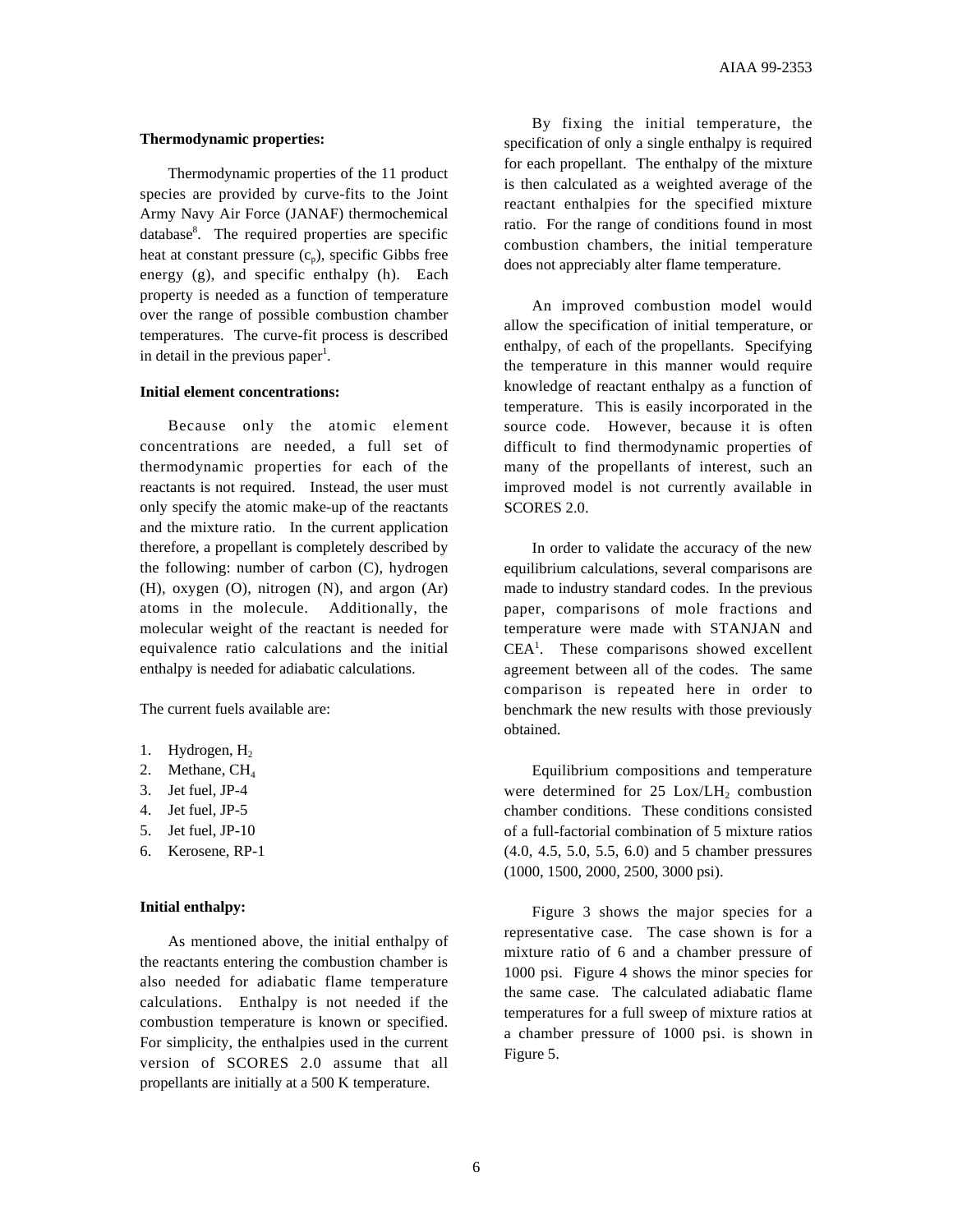



#### **Lox/LH2 Combustion**

All three codes showed excellent agreement in all the  $25$  cases, thus validating the new  $LH<sub>2</sub>$ chemical equilibrium calculations.

In order to validate the hydrocarbon chemistry, equilibrium compositions were also compared to CEA for Lox/CH-4 combustion at 6 mixture ratios (4.0, 4.4, 4.8, 5.2, 5.6, 6.0) and 5 chamber pressures (500, 1500, 2500, 3500, 4500 psi). Figure 6 shows excellent agreement between the two codes, in both magnitude and





## **Lox/LH2 Combustion**



**Figure 5 - Flame Temperature**

#### **Lox/LH2 Combustion**

trends, for all species. The chamber pressure in Figure 6 is 500 psi. Similar results were obtained for all other chamber pressures.

Finally, equilibrium results were again compared to CEA for Lox/JP-5 chemistry at 6 mixture ratios (3.4, 3.6, 3.8, 4.0, 4.2, 4.4) and 5 chamber pressures (500, 1500, 2500, 3500, 4500 psi). Figure 7, at 500 psi chamber pressure, again shows excellent agreement between the two codes, validating the hydrocarbon chemistry.



**Figure 6 – Product Mole Fractions**

#### **Lox/CH-4 Combustion**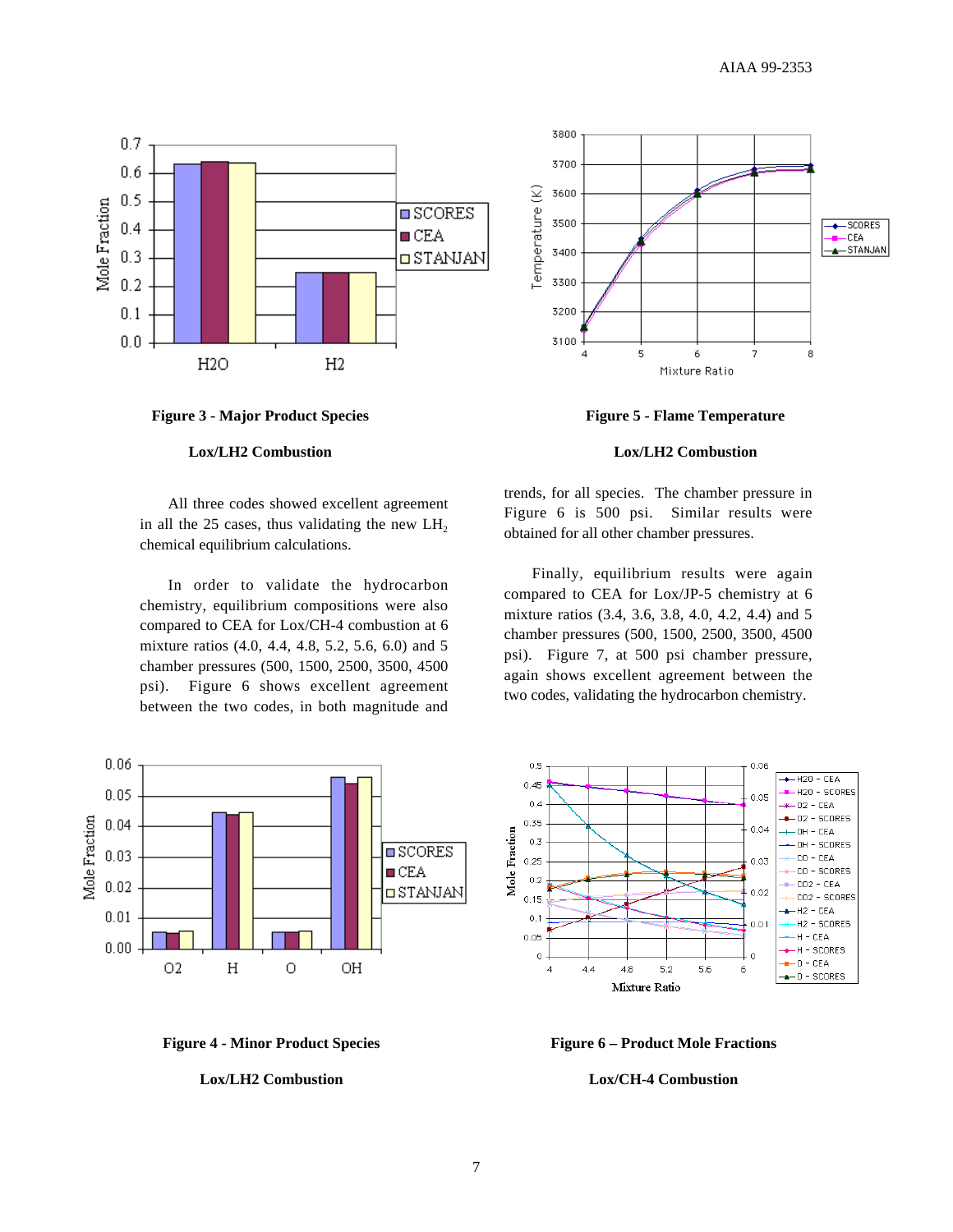

**Figure 7 – Product Mole Fractions**

#### **Lox/JP-5 Combustion**

#### *New Oxidizers*

The improved equilibrium calculations, discussed above, also allowed the specification of new oxidizers. As mentioned, the chemical equilibrium calculations are sufficiently general to handle any system. The oxidizers are specified identically to the fuels (by chemical make-up, molecular weight, and initial enthalpy). The constituents of the oxidizer "air" are  $N_2$ ,  $O_2$ ,  $CO<sub>2</sub>$ , and Ar.

The current oxidizers available are:

- 1. Oxygen,  $O<sub>2</sub>$
- 2. Air
- 3. Hydrogen peroxide,  $H_2O_2$

#### *Faster Calculations*

The addition of multiple fuels and oxidizers to SCORES 2.0 is undoubtedly the most significant and important improvement made. The new equilibrium routines are computationally more efficient. Therefore, the improved capability derived from the additional fuels does not come at the cost of slower run times. To the contrary, this capability has been accompanied by faster run times. Typical run time on an SGI Octane is 0.16 seconds.

#### *Systeme International Units*

Though most of the historical engineering data available is expressed in English units, many of today's designs are being expressed in Systeme International (SI) units. The previous version of SCORES allowed only English units for input and output. Any unit conversions needed were performed off-line by the user. The current version of SCORES is very versatile, allowing a variety of input units: English, SI, or both. Additionally, a pull-down menu allows the selection of either English or SI output units.

The versatility in input units is a result of the embedded Java scripting in the web pages. The Java scripts perform all of the unit conversions dynamically. All units are converted automatically to SCORES default English units prior to running the executable.

#### *Rocket Engine Sizing*

The previous version of SCORES required the specification of nozzle throat area and expansion ratio for the thrust calculation. Because of this, the user had to perform a manual iteration on throat area if the design required a certain thrust.

The current version of SCORES is more amenable to the design process. SCORES 2.0 now provides an option to size the nozzle throat area to match a required thrust. Because the thrust is linear with throat area, the required throat area is simply the guessed value, 1 sq.in. by default, multiplied by the ratio of required thrust to calculated thrust. Therefore, no iteration is required, making the sizing option just as rapid as the analysis option.

#### *Geometry options*

As mentioned, the previous version of SCORES required specification of the throat area. In the new version, either the throat area or the exit area may be specified along with expansion ratio.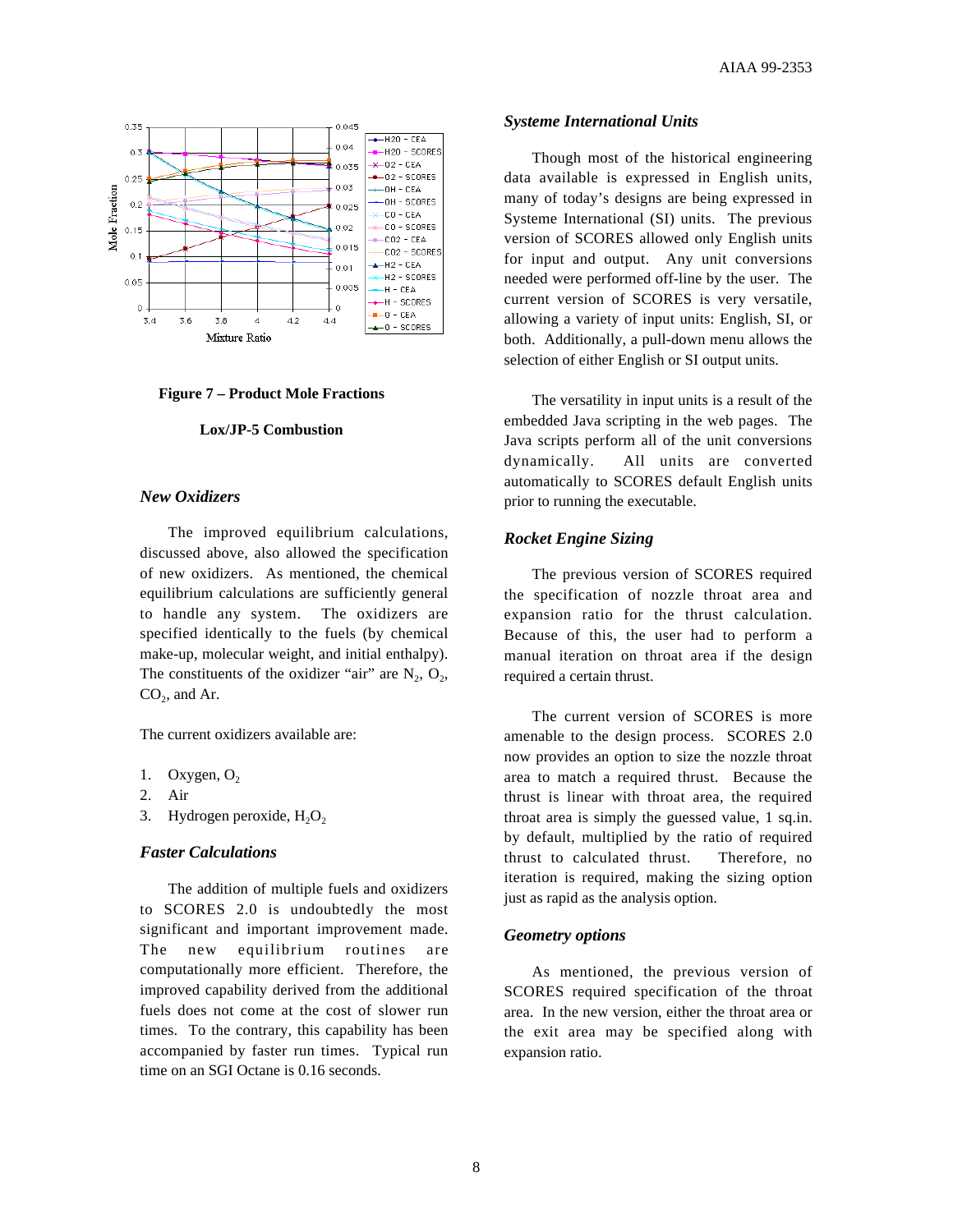Additionally, many trajectory optimization codes, such as the Program to Optimize Simulated Trajectories (POST), require the exit area to properly model thrust and Isp over varying altitudes<sup>9</sup>. For this reason, both throat area and exit area are displayed in the output section.

## *Shock Location*

If the pressure ratio across the nozzle (chamber pressure over ambient pressure) is low enough, a normal shock will form in the divergent section of the nozzle. The previous version of SCORES included a flag to warn the user when this condition occurred. However, the location of the shock was not known.

The new version of SCORES now includes a golden section iteration routine to solve for the location of the shock within the nozzle. The golden section method, described in Vanderplaats<sup>10</sup>, is an interval reduction procedure with a known convergence rate.

The shock routine guesses the shock location and calculates the exit pressure using quasi-1D adiabatic flow and normal shock relations. The exit pressure is then compared to the ambient pressure and the iteration continues for a specified number of iterations. The shock location (area ratio at the shock) is then presented as a percentage of the nozzle expansion ratio. For example, suppose the shock location is reported at 25% for a nozzle with an expansion ratio of 40. In this example, the shock would be located at the position in the nozzle where the area ratio was 10.

#### *Nozzle Types*

SCORES thrust calculations assume a bell nozzle with an exit angle of zero, exhausting a perfectly uniform flow. SCORES 2.0 now includes options for conical nozzles and aerospikes.

The conical nozzle is modeled by applying an efficiency to the ideal nozzle calculations to account for spreading. The form of this efficiency is shown in equation (1) where  $\theta$  is the cone half angle. This angle must be specified for conical nozzles.

$$
\eta = \frac{1}{2} (1 + \cos \theta) \tag{1}
$$

The aerospike nozzle is modeled as an adjustable area ratio, bell nozzle at ideal expansion. Implementation is easily performed through bypassing the usual iteration for exit Mach number. Instead, the exit Mach number is calculated from the isentropic flow relation for total pressure, equation (2). In this equation, the exit pressure is set equal to the known ambient pressure.

$$
\frac{P_e}{P_c} = \left(1 + \frac{\gamma - 1}{2} M^2\right)^{\frac{-\gamma}{\gamma - 1}}
$$
 (2)

Once the exit Mach number is known, the area ratio is calculated from the Area-Mach number relation, equation (3).

$$
\left(\frac{A}{A^*}\right)^2 = \frac{1}{M} \left[\frac{2}{\gamma + 1} \left(1 + \frac{\gamma - 1}{2} M^2\right)\right]^{\frac{\gamma + 1}{\gamma - 1}} (3)
$$

This procedure would, however, predict an infinite area ratio, and therefore and infinite thrust, at vacuum conditions. To prevent this, a minimum exit pressure of .05 atmospheres is used in SCORES 2.0. This limit corresponds to a maximum expansion ratio of slightly over 220. Cases for which this limit are used will show an under-expansion.

#### *Thrust-to-Weight*

SCORES 2.0 now includes a low-fidelity estimation of thrust-to-weight (T/W). This estimation is not intended to provide absolute values of engine weight. Such an estimation would depend heavily on technology level and manufacturing techniques and would require a much higher level of fidelity than is provided here. Instead, the calculated T/W should be viewed as a first estimation, which could be useful in predicting T/W trends. The actual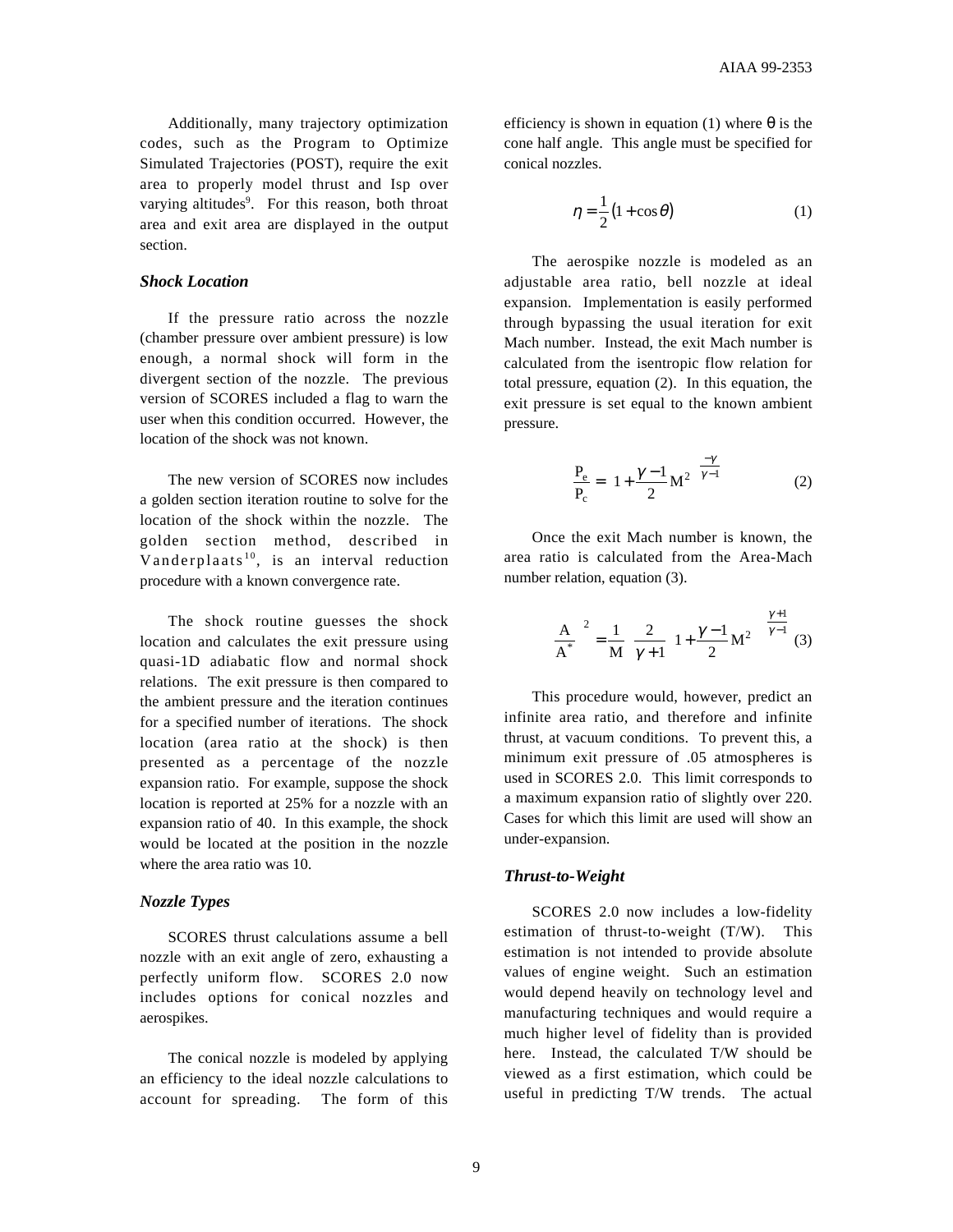values of T/W may vary somewhat from those predicted.

The T/W estimation in SCORES 2.0 is based on the premise that the engine will develop a constant power-to-weight (P/W), where power, defined in equation (4), is based on the chamber and exit enthalpies.

$$
P = \dot{m}(h_c - h_e) \tag{4}
$$

The validity of this assumption will be discussed later in this section.

Power is easily calculated within the same routines that predict thrust and Isp. If the P/W is known, then the T/W is found easily from the thrust and power by equation (5).

$$
\frac{T}{W} = \left(\frac{P}{W}\right)\frac{T}{P}
$$
\n(5)

To allow for differences in technology levels, SCORES 2.0 provides a user input to select the T/W relative to other engines. The user may select "high", "average", or "low" from a pull-down menu. A selection of "average" uses a P/W of 0.017 MW/lb, while a selection of "high" or "low" uses a P/W of 0.023 or 0.015 MW/lb respectively.



**Figure 8 - Power to Weight**

Figure 8 shows a plot of the P/W calculated by SCORES 2.0 for 28 rocket engines for which T/W was known. These engines ranged in thrust from 50,000 lbs. to 1,500,000 lbs and provided a representative cross-section of fuel types and engine cycles. Note the relative invariance of the



**Figure 9 – Vacuum Thrust to Weight**

P/W. The values for P/W vary only slightly from 0.015 to 0.025 and therefore support the premise of constant P/W. The range of P/W shown in Figure 8 determined the "high" and "low" T/W options available to the user. The "average" T/W selection was determined by taking the statistical mean from the 28 engines analyzed.

Figure 9 compares the actual vs. calculated T/W. In each case, the most appropriate P/W rating ("high", "average", or "low") was used. This plot further supports the premise of constant P/W. The results show a T/W correlation within  $+/-15\%$ . While this error may not be acceptable for weight estimation, it may be within allowable tolerances for early conceptual design and trade studies.

#### *Equivalence Ratio*

In addition to O/F mixture ratio based on weight, SCORES 2.0 now allows the mixture specification by equivalence ratio. Both the mixture ratio and the equivalence ratio are calculated for the given propellant combination and displayed in the output section for reference.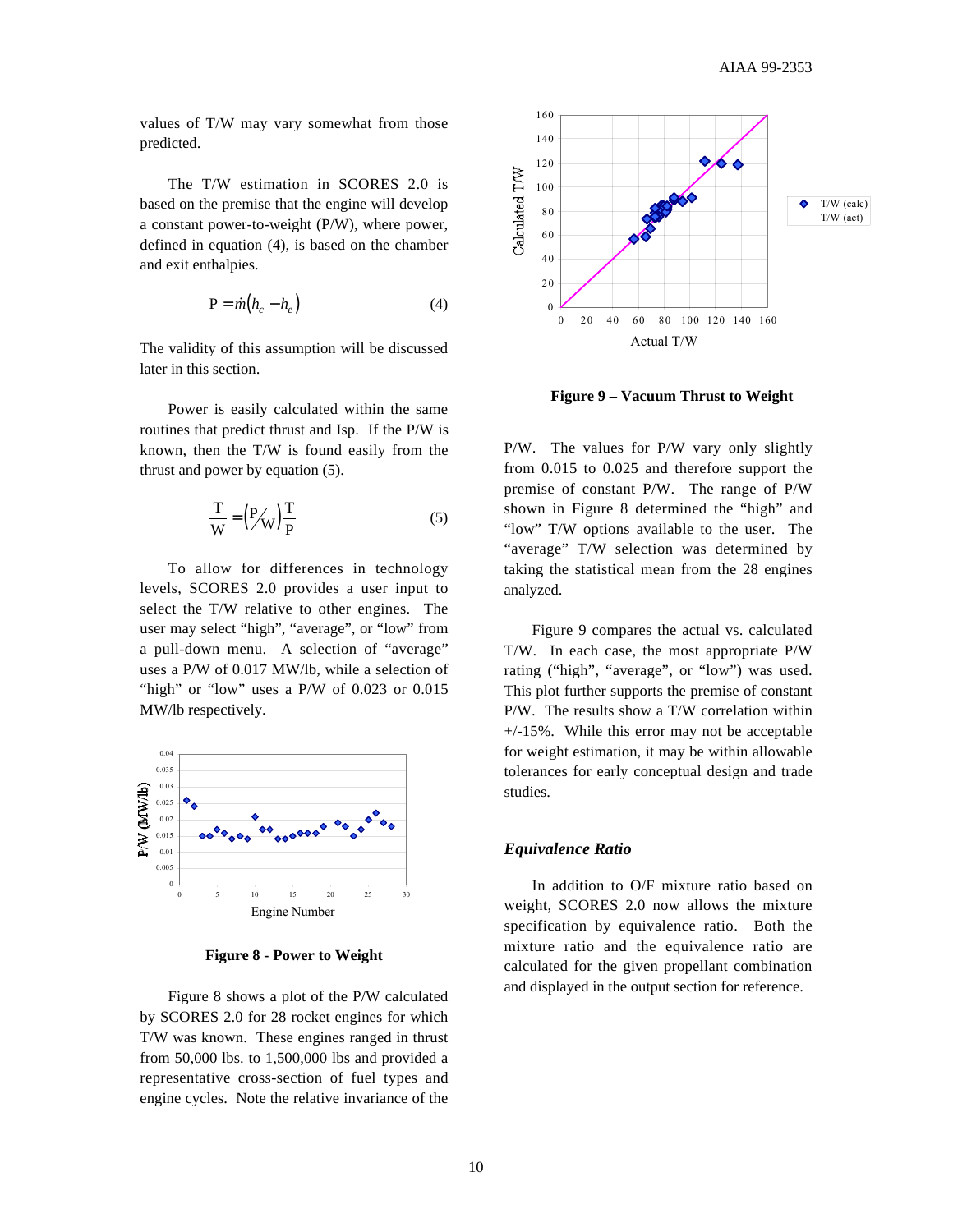#### *Mass Fractions*

SCORES 2.0 chemistry calculations now display the equilibrium concentrations in both mole fractions and mass fractions. Mass fractions are related to the mole fractions through the molecular weights of the species and mixture, as shown in equation (6).

$$
Y_i = X_i \frac{MW_i}{MW_{mix}} \tag{6}
$$

#### *Improved Iterations*

Determining the exit Mach numbers requires iteratively solving the Area-Mach number relation, equation (3), until the calculated area ratio matches the actual expansion ratio. The previous version of SCORES used a secant method iteration. This iteration procedure was not bounded and therefore, the solution could, under the correct conditions, converge on the subsonic solution when a supersonic solution should exist in the nozzle.

The new version of SCORES corrects this potential problem by using a golden section iteration to solve for the exit Mach number. The new routine is bounded by Mach 1.0 and therefore ensures that the supersonic solution is found.

#### *Download Link*

Users may now download SCORES 2.0 from the World Wide Web. A compressed file containing the SCORES 2.0 executables, web pages, CGI scripts, and data text files can be found by following the "download" button on the SCORES 2.0 main menu. The executable files have been compiled for an SGI workstation. Versions for other computer platforms are not available at this time. The download option is provided as a convenience only. The preferred method for running SCORES is from the web page.

#### **Engine Performance**

The foregoing comparisons validated only the chemical equilibrium calculations or supported the T/W estimation. It is also desired to validate SCORES' performance calculations. Therefore, SCORES 2.0 performance predictions are compared to historical rocket engine data.

**Table 1 - Engine Data**

| Engine         | ε.   | Α      | O/F   | $P_c$  |
|----------------|------|--------|-------|--------|
|                |      | (in    |       | (psia) |
| $J-2(200K)$    | 27.5 | 169.6  | 5     | 670    |
| $M-1$          | 40   | 803.24 | 5     | 1100   |
| RL10A-3-3      | 57   | 20.75  | 5     | 400    |
| $J-2(225K)$    | 27.5 | 169.8  | 5.5   | 670    |
| $J-2(230K)$    | 27.5 | 169.6  | 5.5   | 691    |
| $J-2S$         | 40   | 116.9  | 5.5   | 1246   |
| <b>SSME</b>    | 77.5 | 83.16  | 6.011 | 3277   |
| RL10A-3-3A     | 61   | 19.2   | 5     | 475    |
| <b>RL10A-4</b> | 84   | 19.3   | 5.5   | 568    |
|                |      |        |       |        |

A similar comparison was performed in the previous paper<sup>1</sup>. That study compared nine existing  $Lox/LH<sub>2</sub>$  rocket engines. These engines were: 200K J-2, M-1, RL10A-3-3, 225K J-2, 230K J-2, J-2S, SSME, RL10A-3-3A, and RL10A-4. Data for these engines, presented in Table 1, was taken from The CPIA/M5 Liquid Propellant Engine Manual<sup>11</sup>. These engines were again analyzed along with another 40 engines from various sources. Of the 49 rocket engines analyzed 27 were  $Lox/LH_2$ , 21 were Lox/Kerosene, and 1 was Lox/CH-4 (see Appendix A.)

In each case, SCORES 2.0 was run at vacuum conditions using the engine data provided. The calculated results for thrust and specific impulse were then compared with the advertised values. The ratio of the actual values to the predicted values determined the efficiencies. These efficiencies were compared and a sample mean and variance were calculated.

The mean thrust efficiency was .9633, with a variance of .2413. The mean Isp efficiency was .9550, with a variance of .0920. The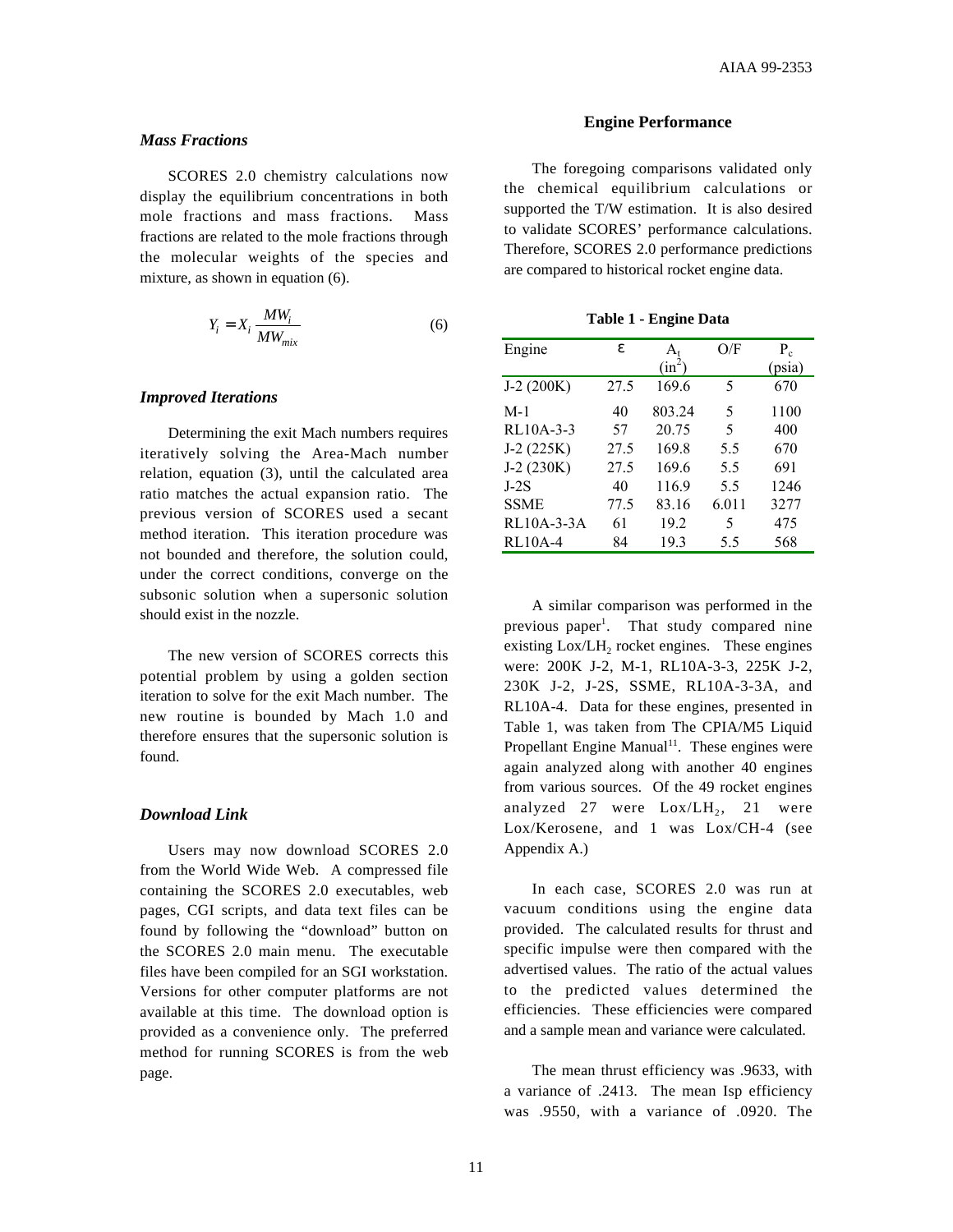efficiency correction is always applied to the vacuum conditions. In this way, SCORES maintains the proper relation between vacuum and sea-level conditions.

**Table 2 - Thrust Comparison (lb.)**

| Engine         | Actual  | Ideal   | Corrected |
|----------------|---------|---------|-----------|
| <b>RD-107</b>  | 56,000  | 56,400  | 55,300    |
| <b>RD-108</b>  | 52,900  | 53,600  | 52,600    |
| RD-111         | 91,500  | 93,200  | 91,500    |
| RD-170         | 444,200 | 452,800 | 444,500   |
| <b>RD-171</b>  | 444,200 | 452,900 | 444,700   |
| RD-180         | 466,500 | 473,200 | 464,500   |
| <b>SSME</b>    | 512,400 | 525,200 | 515,600   |
| <b>RL10A-4</b> | 20,800  | 21,300  | 20,900    |
| <b>RD-701</b>  | 178,500 | 184,000 | 180,600   |

**Table 3 - Isp Comparison (sec)**

| Engine        | Actual | Ideal | Corrected |
|---------------|--------|-------|-----------|
| <b>RD-107</b> | 313.0  | 325.2 | 314.6     |
| RD-108        | 315.0  | 325.0 | 314.5     |
| RD-111        | 317.0  | 326.3 | 315.7     |
| RD-170        | 337.0  | 342.5 | 331.4     |
| RD-171        | 337.0  | 342.2 | 331.1     |
| RD-180        | 337.2  | 342.6 | 331.5     |
| <b>SSME</b>   | 454.4  | 476.7 | 461.3     |
| RL10A-4       | 449.0  | 473.5 | 458.1     |
| RD-701        | 460.0  | 477.7 | 462.2     |

Figure 10 is a plot of Isp efficiency vs. Thrust efficiency for all 49 engines. This plot shows a grouping of points with good agreement near the target value of  $(1,1)$ . Several points lay outside the area designated as "good agreement". For these points, the engine data used may be in error. In many cases, the throat area was not known and had to be calculated based on reported vacuum and sea-level thrust or installed engine envelope. Such calculations introduce uncertainty in the "actual" data.

The data with good agreement in Figure 10 has a mean thrust efficiency of 0.9817 and a variance of 0.0224. These points have a mean Isp efficiency was 0.9676, with a variance of .0308. These mean efficiencies were then used to correct the predicted values of vacuum thrust



**Figure 10 - Efficiencies**

and Isp. Table 2 shows the actual, ideal, and predicted thrust for nine of the engines analyzed. Table 3 also shows the actual, ideal, and predicted Isp. The corrected thrust values have a maximum relative error of 3.2%. The maximum relative error for Isp was 3.6%. This error is acceptable for conceptual-level design.

Appendix A lists the data used for the 49 rocket engines. The authors make no claims to the accuracy of the reported engine parameters. This data was used only for comparative purposes.

## **CONCLUSIONS**

- 1 . The new features and improvements recently added to SCORES 2.0 have significantly increased the utility of the program. The most notable improvement is the addition of hydrocarbon combustion.
- 2 . SCORES 2.0 provides propulsion performance parametrics within an accuracy suitable for conceptual-level design. This accuracy has been demonstrated through comparisons with historical engine data.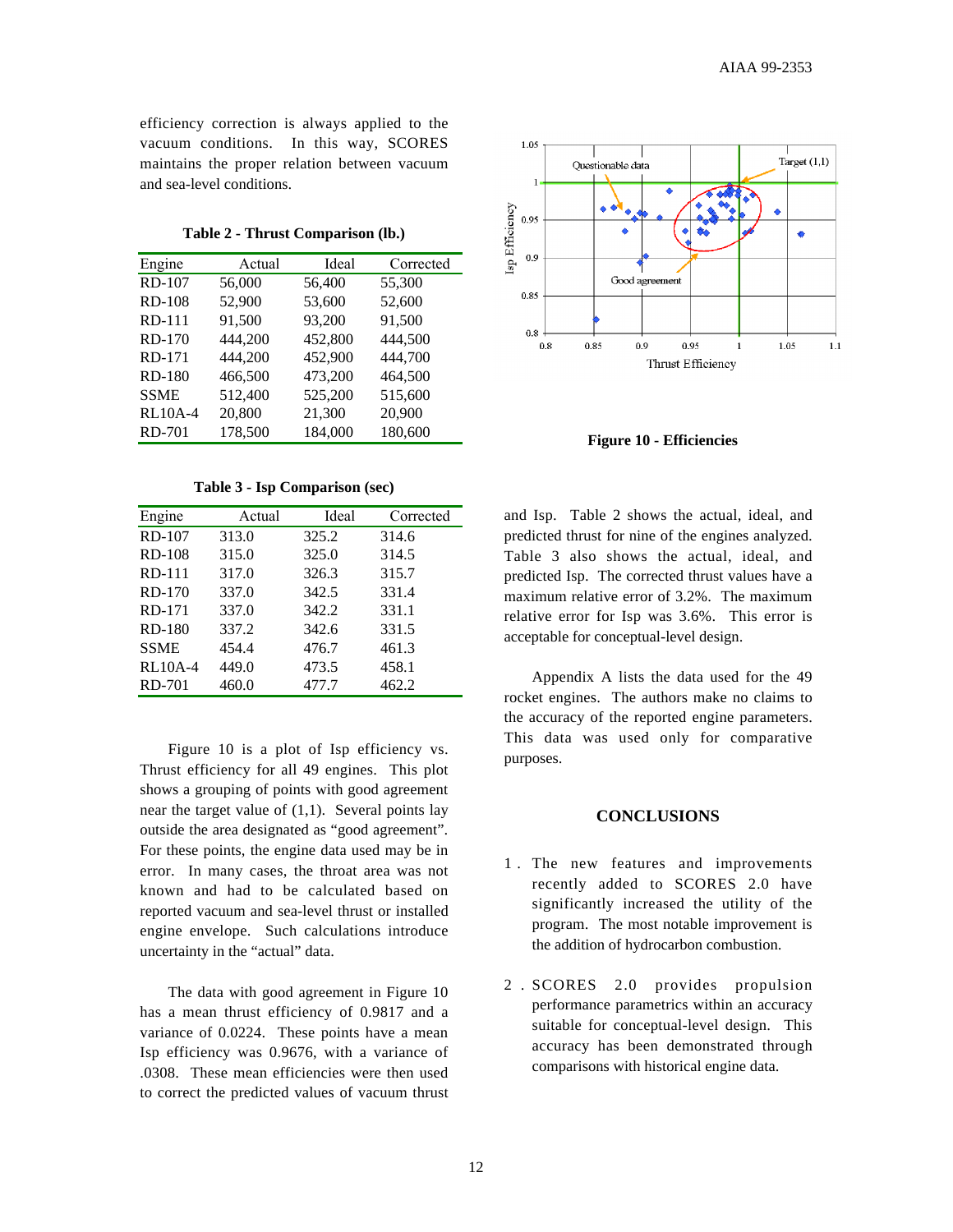- 3. Through a web-based format, SCORES 2.0 provides a rocket engine analysis tool which is suitable for multidisciplinary or geographically dispersed design environments.
- 4 . SCORES 2.0 provides a complete rocket engine analysis package. The rapid analysis and user-friendly interface allow SCORES 2.0 to function as a valuable instructional tool.

## **ACKNOWLEDGMENTS**

This research is funded under grant NGT-1- 52163, a NASA Graduate Student Researchers Program (GSRP) fellowship. This fellowship is sponsored by the Vehicle Analysis Branch (VAB) at the Langley Research Center (LaRC) in Hampton, VA.

#### **REFERENCES**

- 1. Way, D.W. and J.R. Olds. "SCORES: Developing an Object-Oriented rocket Propulsion Analysis Tool." AIAA-98-3227. Conference Proceeding of the 34<sup>th</sup> AIAA/ASME/SAE Joint Propulsion Conference in Seattle, WA. 1998.
- 2. Bradford, J.E. and J.R. Olds. "Enhancements to SCCREAM, A Conceptual RBCC Engine Analysis Tool." AIAA-98-3775. Conference Proceeding of the 34<sup>th</sup> AIAA/ASME/SAE Joint Propulsion Conference in Seattle, WA. 1988.
- 3. Kuo, K.K., *Principles of Combustion*, John Wiley & Sons, Inc., New York, NY. 1986.
- 4. Glassman, I., *Combustion*, Second Edition, Academic Press, Orlando, FL. 1987.
- 5. Reynolds, W. C. "The Element Potential Method for Chemical Equilibrium Analysis Implementation in the Interactive Program STANJAN," Department of Mechanical Engineering Stanford University. 1986.
- 6. Gordon, S. and McBride B., "Computer Program for Calculation of Complex Chemical Equilibrium Compositions and Applications", NASA Reference Publication 1311.
- 7. Atkinson, K.E., *An Introduction to Numerical Analysis*, Second Ed., John Wiley & Sons, Inc., Ney York, NY. 1989
- 8. Chase, M.W. et al., *JANAF Thermochemical Tables*, 3rd Ed., American Chemical Society, Washington, DC. 1986.
- 9. "Brauer, G. L., et al. "Program to Optimize Simulated Trajectories (POST)." Final report for NASA contract NAS1-18147, Martin-Marietta Corp., September 1989.
- 10. Vanderplaats, Garett N., *Numerical Optimization Techniques for Engineering Design with Applications*, McGraw-Hill Inc., New York, NY. 1984.
- 11. Chemical Propulsion Information Agency *CPIA/M5 Liquid Propellant Engine Manual*, Johns Hopkins University, Columbia, MD. 1998.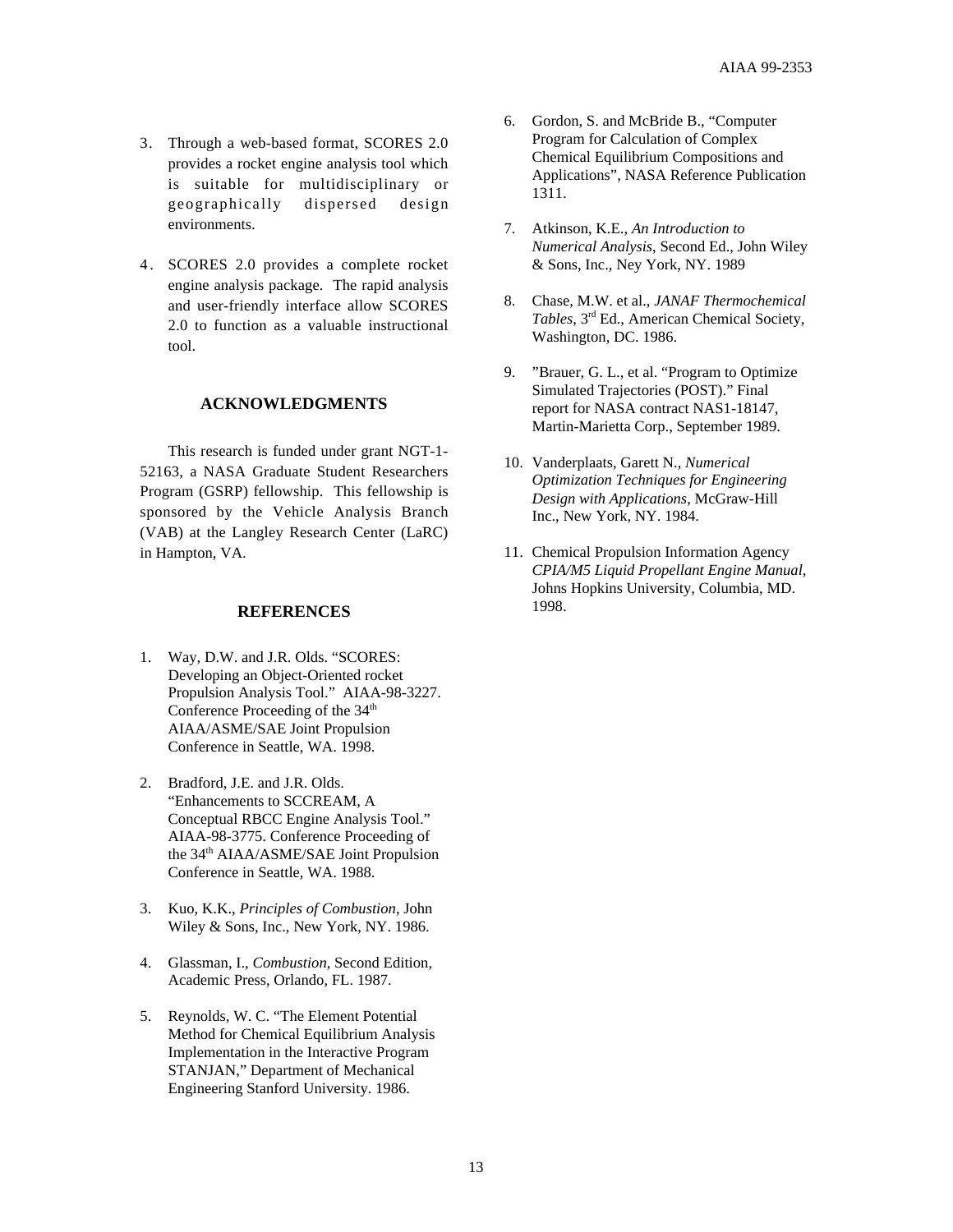| Engine         | O/F   | Pc    | ε     | At $(in^2)$ | Tvac      | Thrust        | <b>Isp</b> | Isp           |
|----------------|-------|-------|-------|-------------|-----------|---------------|------------|---------------|
|                |       | (atm) |       |             | (lbs)     | <b>SCORES</b> | (sec)      | <b>SCORES</b> |
| $J-2$          | 5.5   | 52    | 27.5  | 185.08      | 230,000   | 260,849       | 425.0      | 454.47        |
| $J-2$          | 5.5   | 53    | 27.16 | 169.70      | 230,000   | 243,634       | 424.9      | 454.33        |
| $J-2(200K)$    | 5     | 46    | 27.5  | 169.60      | 200,000   | 211,102       | 426.0      | 462.75        |
| $J-2(225K)$    | 5.5   | 46    | 27.5  | 169.80      | 225,000   | 211,642       | 422.6      | 453.57        |
| $J-2(230K)$    | 5.5   | 47    | 27.5  | 169.60      | 230,000   | 215,999       | 422.7      | 453.73        |
| $J-2S$         | 5.5   | 82    | 40    | 115.65      | 265,000   | 261,788       | 436.0      | 465.74        |
| $J-2S$         | 5.5   | 85    | 40    | 116.90      | 265,000   | 274,323       | 435.0      | 466.00        |
| $M-1$          | 5     | 75    | 40    | 803.24      | 1,500,000 | 1,659,930     | 428.0      | 474.12        |
| RD-0120        | 6     | 215   | 85.7  | 73.85       | 440,850   | 453,422       | 455.0      | 478.14        |
| <b>RD-701</b>  | 6.1   | 122   | 123.4 | 52.24       | 178,500   | 183,957       | 460.0      | 477.73        |
| RL10A-3-3      | 5     | 27    | 57    | 20.75       | 15,000    | 15,621        | 444.0      | 473.49        |
| RL10A-3-3A     | 5     | 32    | 61    | 19.20       | 16,500    | 17,182        | 444.4      | 475.99        |
| <b>RL10A-4</b> | 5.5   | 39    | 84    | 19.30       | 20,800    | 21,339        | 449.0      | 473.46        |
| $RS-53$        | 6     | 204   | 77.5  | 83.19       | 470,000   | 482,817       | 453.5      | 476.03        |
| <b>SSME</b>    | 6.011 | 223   | 77.5  | 83.16       | 512,845   | 527,746       | 452.9      | 476.50        |
| <b>SSME</b>    | 6.034 | 206   | 77.5  | 83.40       | 469,000   | 488.841       | 453.3      | 475.51        |
| <b>SSME</b>    | 6     | 223   | 77.5  | 82.76       | 512,410   | 525,192       | 454.4      | 476.70        |
| <b>SSME</b>    | 6     | 222   | 77.5  | 90.89       | 512,300   | 574,190       | 453.5      | 476.66        |
| <b>STME</b>    | 6.993 | 153   | 45.02 | 146.60      | 650,000   | 625,154       | 429.2      | 446.72        |
| <b>STME</b>    | 6     | 136   | 62.5  | 112.77      | 435,000   | 432,329       | 437.5      | 469.14        |
| Vulcain        | 5.25  | 109   | 45    | 93.09       | 252,685   | 281,482       | 424.4      | 474.59        |

**Table A1 – Lox/LH2 Rocket Engines**

**Table A2 – Lox/Kerosene Rocket Engines**

| Engine        | O/F   | Pc    | ε     | At $(in^2)$ | Tvac      | Thrust        | Isp   | Isp           |
|---------------|-------|-------|-------|-------------|-----------|---------------|-------|---------------|
|               |       | (atm) |       |             | (lbs)     | <b>SCORES</b> | (sec) | <b>SCORES</b> |
| $F-1$         | 2.27  | 67    | 16    | 1017.88     | 1,522,000 | 1,786,540     | 265.0 | 323.77        |
| MA-5A btr     | 2.25  | 49    | 8     | 226.19      | 238.350   | 277.297       | 297.1 | 308.08        |
| MA-5A_btr     | 2.25  | 43    | 8     | 226.19      | 215,350   | 243,307       | 295.6 | 307.53        |
| MA-5A btr     | 2.25  | 49    | 8     | 226.19      | 241,350   | 277,297       | 297.8 | 308.08        |
| MA-5A str     | 2.27  | 50    | 25    | 72.38       | 87.100    | 97.012        | 316.7 | 330.10        |
| $NK-33$       | 2.8   | 144   | 27    | 95.33       | 368,237   | 371,701       | 331.0 | 332.42        |
| NK-33         | 2.6   | 143   | 27    | 87.73       | 339,000   | 339.292       | 331.0 | 334.78        |
| RD-105        | 2.7   | 58    | 14.2  | 94.03       | 141,090   | 142,241       | 302.0 | 317.32        |
| RD-106        | 2.7   | 58    | 20.4  | 93.66       | 145,069   | 144,634       | 310.0 | 323.93        |
| RD-107        | 2.47  | 58    | 18.9  | 37.28       | 55,696    | 57,257        | 312.0 | 325.16        |
| <b>RD-107</b> | 2.47  | 58    | 18.9  | 36.70       | 55,977    | 56,366        | 313.0 | 325.16        |
| <b>RD-108</b> | 2.39  | 50    | 18.9  | 40.14       | 51,256    | 53,099        | 308.0 | 325.00        |
| <b>RD-108</b> | 2.39  | 50    | 18.9  | 41.53       | 52,661    | 54,938        | 315.0 | 325.00        |
| <b>RD-108</b> | 2.39  | 50    | 18.9  | 40.50       | 52.886    | 53,575        | 315.0 | 325.00        |
| <b>RD-111</b> | 2.39  | 77    | 18    | 45.83       | 91,497    | 93,186        | 317.0 | 326.28        |
| RD-120        | 2.6   | 161   | 106   | 43.93       | 187,400   | 201,963       | 350.0 | 354.05        |
| RD-170        | 2.6   | 242   | 36.87 | 68.11       | 444.166   | 452.822       | 337.0 | 342.53        |
| RD-170        | 2.6   | 242   | 36.4  | 68.98       | 444,250   | 458,345       | 337.0 | 342.33        |
| <b>RD-171</b> | 2.63  | 242   | 36.87 | 68.11       | 444,166   | 452,932       | 337.0 | 342.24        |
| RD-172        | 2.6   | 256   | 36.87 | 66.85       | 469.513   | 470.219       | 337.0 | 342.83        |
| RD-172        | 2.6   | 255   | 36.4  | 67.70       | 469,500   | 474,063       | 337.0 | 342.61        |
| RD-173        | 2.63  | 252   | 36.87 | 65.47       | 459,790   | 453,411       | 337.0 | 342.46        |
| <b>RD-180</b> | 2.72  | 254   | 36.87 | 67.57       | 466,703   | 471,983       | 337.8 | 341.54        |
| <b>RD-180</b> | 2.72  | 253   | 36.87 | 67.57       | 466,700   | 470,120       | 337.8 | 341.51        |
| <b>RD-180</b> | 2.6   | 254   | 36.4  | 67.84       | 466,500   | 473,176       | 337.2 | 342.59        |
| $RS-27$       | 2.25  | 48    | 8     | 213.72      | 231,700   | 256,656       | 295.0 | 307.99        |
| $RS-27A$      | 2.245 | 48    | 12    | 209.09      | 237,000   | 258.213       | 302.0 | 316.74        |